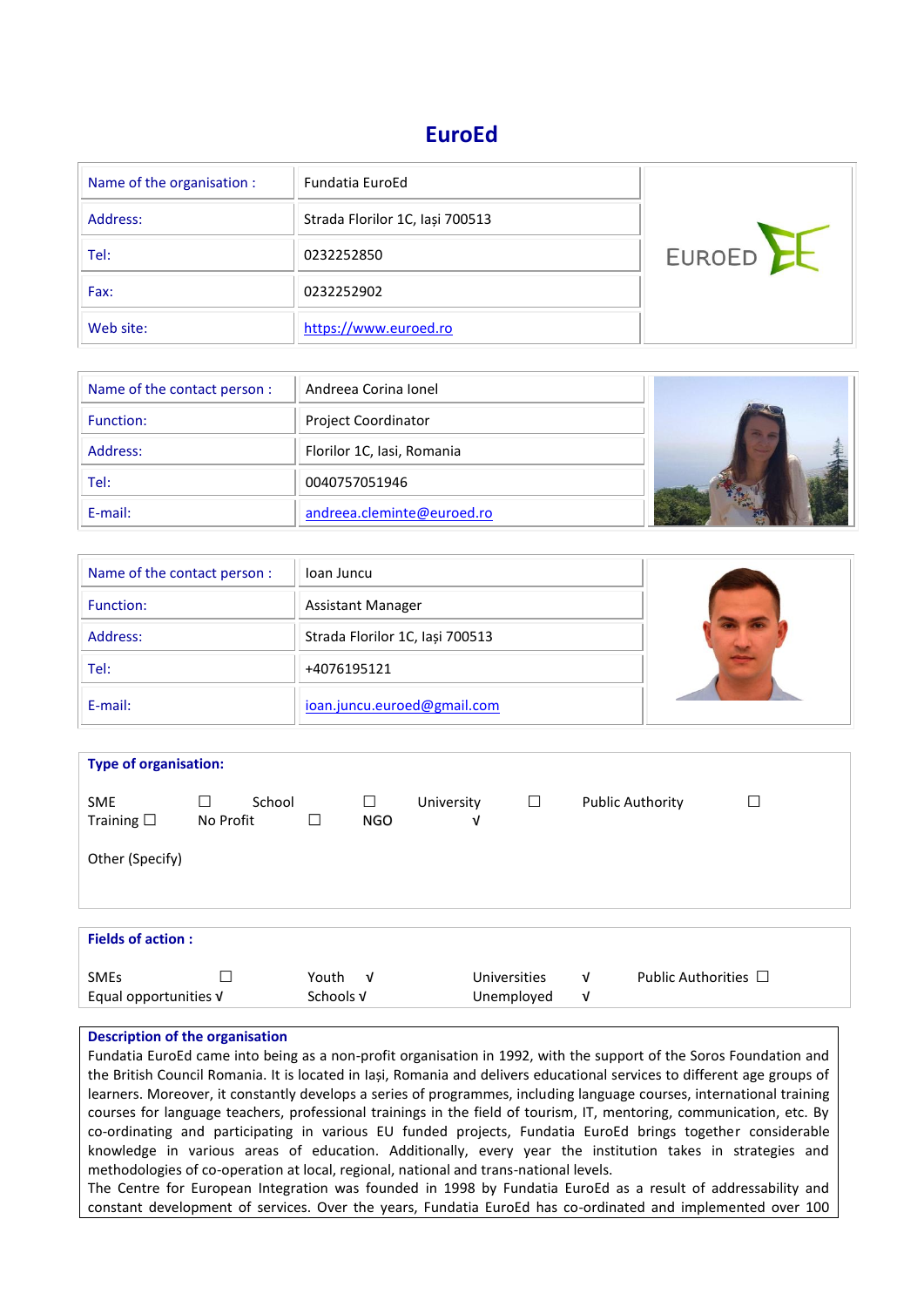national and international educational projects in cooperation with this centre. Many of the implemented and coordinated projects are in the field of: *learning languages for specific purposes*, *online resources*, *educational materials*, *games and drama techniques*, *networks*, *employability*, *development of competences for job profiles*, social *inclusion*, *medicine*, *motivation and support*, *promoting quality in developing European projects*, *sports*, *social responsibility and volunteering*, etc.

The high status of the institution of being the most important non-governmental educational institution in northeastern Romania is the result of its relentless pursuit of principles such as devotement, professionalism and consistency. Fundatia EuroEd is also a founding member of QUEST (The Romanian Association for Quality Language Services), which is an associate member of EAQUALS (the European Association for Quality Language Services). As a result of our fruitful cooperation, many of our projects have been awarded European distinctions of the highest level: 12 international awards in the last 5 years for the quality of its projects: 9 European Label Awards and a Worldaware distinction.

Moreover, two of the projects led by EuroEd were selected by the EU Commission as examples of best practices in its collection called LINGO.

Mission Statement

Fundatia EuroEd aims at supporting the reform processes of civic society by promoting high-quality standards in accordance with European Community requirements in the field of education, civil society, public policies, youth, law, culture, mass media, and regional development. Through its initiatives, Fundatia EuroEd intends to act as a regional catalyst for debating and developing regional and international projects which aim at facilitating exchange of ideas and experience in the field of democracy and European Integration.

The Centre for European Integration promotes activities oriented towards educational, public, social, business, juridical and cultural policies aiming at improving the provision of educational services and products, of economic policies, supporting the social categories at risk, defending human rights and strengthening regional cooperation. Many of the projects coordinated and implemented by the Centre for European Integration serve the needs of the community and synchronize with the range of specialized services provided by the other departments of Fundatia EuroEd.

One of the most important goals that EuroEd aims at when engaging in new projects is to develop both tangible and intangible quality deliverables a multitude of individuals and institutions could benefit from. Accordingly, the deliverables of the developed projects are piloted, streamlined and adapted in accordance with the needs of use of the various beneficiaries within and outside the several departments of the institution. In other words, through this approach, EuroEd aims at satisfying both internal and external needs; this continual strategy of development which always relies on innovation and consolidation makes Fundatia EuroEd be a promoter of innovative good practices through the services it delivers.

**Experience of the organization in previous European projects** 

Present and past projects of Fundatia EuroEds focus(ed) on:

(A) Online Language Learning

ELSTI – European Languages for Secretaries. The project focused on developing skills in business communication and cultural awareness in the following languages: English, French, Italian and Spanish. (Leonardo Da Vinci – Transfer of Innovation)

Website:<http://www.eurobusinesslanguageskills.net/>

TOOL TIPLS – Tool to improve transparency of professional foreign language skills. The aim of the project was to develop the tool to improve transparency of professional English language (as lingua franca) skills in the selected target sectors of the Hospitality industry. (Leonardo Da Vinci – Transfer of Innovation) Website: [www.tool-tipls.eu](http://www.tool-tipls.eu/)

(B) Online Learning Networks for Foreign Language Study

LRE – Language Rich Europe. The project carried out professional research that resulted in an innovative and interactive measurement tool called the "Index of Multilingual Policies and Practices in Europe". This Index helps visualise the role of and support for multilingualism in the participating European countries and highlight good practice. (KA2 Languages - Multilateral Networks)

Website:<http://languagerichblog.eu/>

APLANET – Autonomous 'Personal Learning Networks' for Language Teachers. APLANET is a European Union funded project to help language educators who are not yet using social networks to understand: What are social networks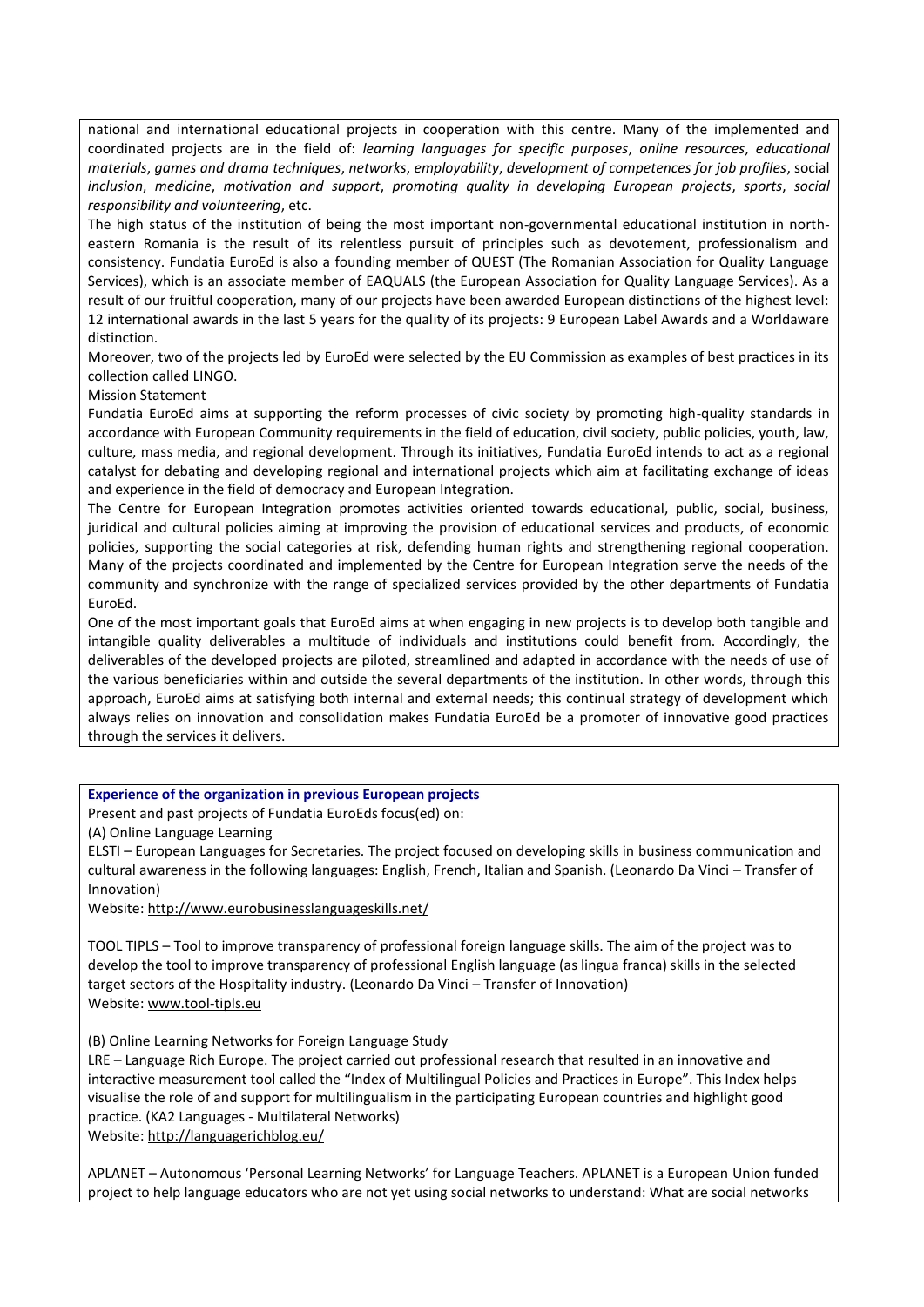for language educators?, Why they should use them?, How they can get involved?. (KA2 LANGUAGES - Multilateral Projects)

Website: [http://aplanet-project.org](http://aplanet-project.org/) 

ISPY – Online Networking Platform for Language Learning. The main output of this project is the development of an online networking platform for learning languages. The platform allows interaction between learners from different countries who will work together to learn a new language via problem-solving challenges and tasks in an authentic and real time setting. (KA2 LANGUAGES - Multilateral Projects) Website: [www.ispy-project.eu](http://www.ispy-project.eu/)

Lingu@net Worldwide – Lingu@net EU was developed over the last 12 years with support from the EU (in 1998- 2001, and 2003-2006). In 2007 it was awarded the MERLOT prize for being 'exemplary on-line learning material for all disciplines' (www.merlot.org) and in 2008 Lingu@net EU was awarded the European Commission's Gold prize in the "European Lifelong Learning Awards for quality in mobility". (Life Long Learning Programme - Key Activity 2) Website: [www.linguanet-worldwide.org](http://www.linguanet-worldwide.org/) 

Med&Lang Palliative Care – Project funded by the Romanian National Agency. The project focuses on communication skills in a foreign language for supporting the teaching processes of the medical lecturers at higher education level, with a specific focus on palliative cares. Website:<http://www.medlang.eu/>

(C) Social Inclusion

MyStory – creating an ICT-based inter-generational learning environment. The project aims to empower seniors to learn basic technical skills via intergenerational learning, to gain access to new learning opportunities and make contact with different social categories facing the risk of social exclusion (i.e. internetsavvy younger generations who face a risk of exclusion due to overexposure to ICT). (KA3 - ICT) Website: [www.mystories.eu](http://www.mystories.eu/)

Fiesta - Facilitating Inclusive Education and Supporting the Transition Agenda. FIESTA focuses on achieving effective transition through collaborative working for children with SEN. (Comenius) Website: [www.fiestaproject.eu](http://www.fiestaproject.eu/) 

I am not scared - The objectives of this action are to achieve comparative analyses of educational systems in the EU, with a view to ensuring an adequate supply of comparable data, statistics and analysis to underpin lifelong learning policy development, as well as to monitor progress towards objectives and targets in lifelong learning and to identify areas for particular attention. (KA1 Policy Cooperation And Innovation Studies and comparative research) Website: [http://iamnotscared.pixel-online.org](http://iamnotscared.pixel-online.org/) 

Stay@School - The aim of the Stay@School project is to transfer the successful experience of the School Inclusion project providing European school teachers with the necessary skills to prevent early school leaving. (Transfer of innovation)

Website:<http://projects.pixel-online.org/stayatschool/info/index.php>

INTEGRA – Migrants' Integrating Kit. The aim of the project is to work together with social partners such as migrant communities and financial institutes to create a Europe wide network of relevant institutes in order to reach migrants in partner countries to improve their integration into local society by providing them with opportunities to gain language skills on basic financial matters. (Grundtvig Multilateral Projects) Website:<http://www.integra-project.eu/>

ENIL – European Network for Intergenerational Learning. Examples of good case practice regarding the development of the inter-generational learning component in schools, the positive impact that active involvement (in the form of volunteering) of parents and grandparents has. (Grundtvig Multilateral Networks) Website:<https://eaea.org/our-work/projects/enil-european-network-for-intergenerational-learning/>

LeTS Go – The project Lets Go intends to promote the practical experimentation of the LeTS portal developed during the Lets project by two additional target groups: school teachers and professional trainers. (Leonardo Da Vinci – Transfer of Innovation)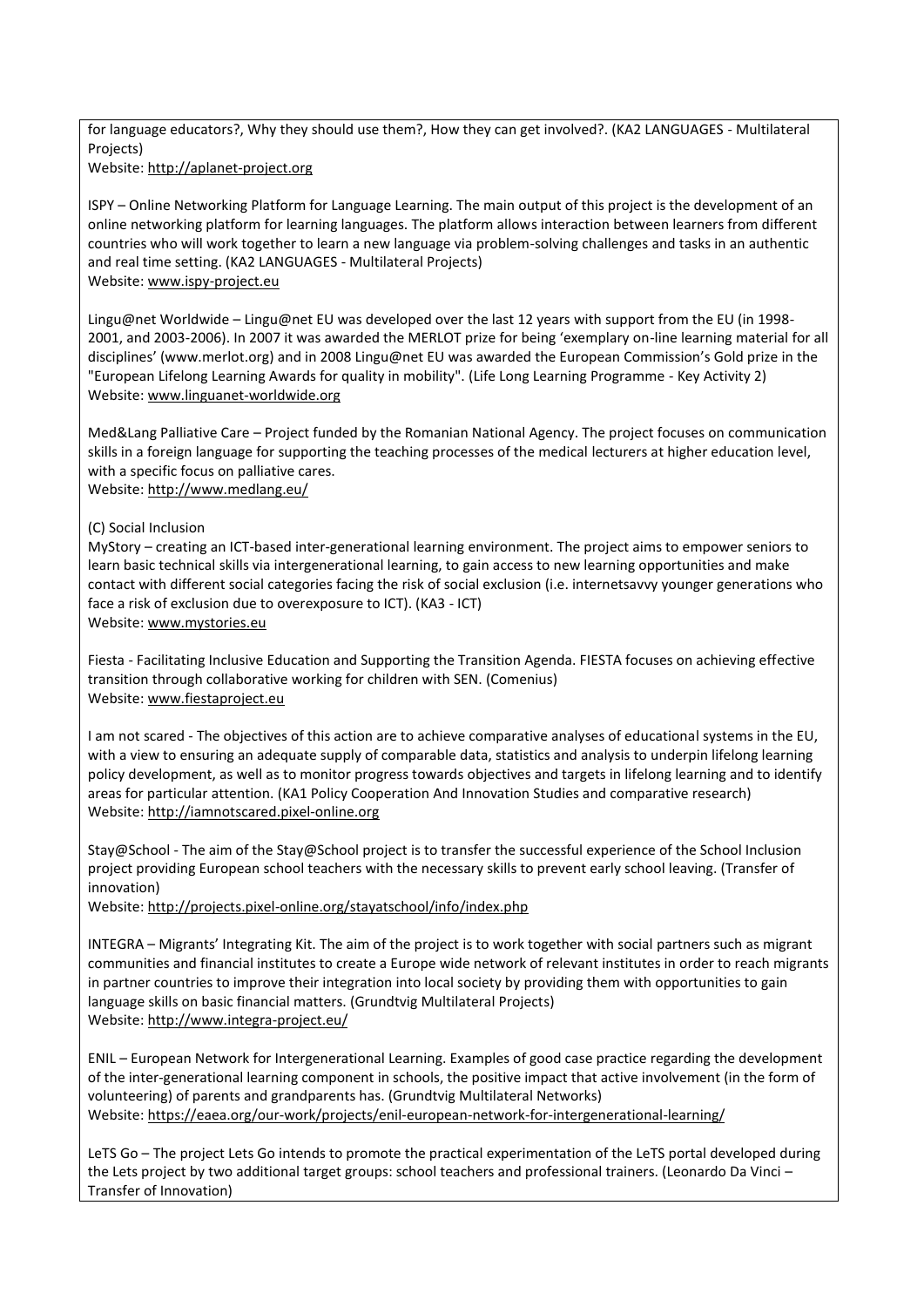Website: [www.leonardo-lets.net](http://www.leonardo-lets.net/) 

Non4Lesl – Project funded by the German National Agency. The main aim of the project is to prevent early school leaving through the recognition of non-formal learning and the production of a tool for the validation of the skills acquired through informal educational paths.

Website:<https://www.non4lesl.eu/>

School&Work – Project funded by the Italian National Agency. The main aim of the project is to create synergies between the world of work and the school in order to prevent the early school leaving phenomenon. Website:<http://schoolandwork.pixel-online.org/>

Not Only Fair Play – project funded by the European Commission. The main aim of the project is to promote the physical activities at school as a mean to foster social inclusion and prevent early school leaving. Website:<http://notonlyfairplay.pixel-online.org/>

WWW – We Welcome Work funded by the Romanian National Agency. The main aim of the project is to offer nonformal learning opportunities for young people so as to support their employability and entrepreneurship, also providing innovative career orientation strategies. Website:<http://wewelcomework.eu/>

E-Classes – The project was funded by the Erasmus+ Programme, KA2 - Strategic Partnership for vocational education and training. It wants to help the VET teachers to revising and strengthening the professional profile and improving the attainment of young people, particularly those at risk of early school leaving and with low basic skills, developing a methodology especially focusing on the use of ICT. Website:<http://e-classes.eu/>

## (D) Institutional formation – SMEs

In-CLASS – International Communication and Language Assessment. The project aims to enhance the competitiveness of international SMEs within the partner countries by assisting them to identify language and culture barriers which arise from cross-border trade, and/or the development of a multilingual workforce, and to find specific costed solutions to address communication difficulties by the provision of an effective communication audit scheme for SMEs. (LEONARDO DA VINCI, Multilateral projects for Development of innovation Website: [www.inclass-project.eu](http://www.inclass-project.eu/) 

UEmploy – Consultancy for Employment Inclusion. The focus is modern rehabilitation, a range of services and processes designed to enable all disabled people to live their lives as fully as possible. For organizations, SMEs and professionals the project provides an opportunity to introduce/train innovative employment inclusion and rehabilitation approaches for people with disabilities. (LEONARDO DA VINCI, Multilateral projects for Development of innovation)

Website: [www.uemploy.eu](http://www.uemploy.eu/) 

#### (E) Non-Formal Education

GlottoDrama – is the 3rd step of a long term strategy aimed at developing a new methodology for teaching foreign languages through Drama & Theatre. The general methodological objective is to reinforce the motivation of the students, involve their whole personality with a holistic approach (mind and body, verbal and non-verbal codes) going beyond a formal concept of language competence and improving their real communication skills when performing context-based and pragmatic tasks.( Transfer of Innovation) Website:<http://www.glottodrama.eu/>

ESEDI – Escenario Europeo de Idiomas. Esedi aims to improve teaching and learning foreign languages in Europe through the development of a new material: a multilingual theater play with focus on difficulties in language learning motivation. (KA2 LANGUAGES - Multilateral Projects) Website: [www.esedi.eu](http://www.esedi.eu/)

BILFAM – Let's become a bilingual family! The project focuses on developing an international program in which parents can study foreign languages alongside their children. (KA2 LANGUAGES - Multilateral Projects) Website:<http://www.bilfam.eu/>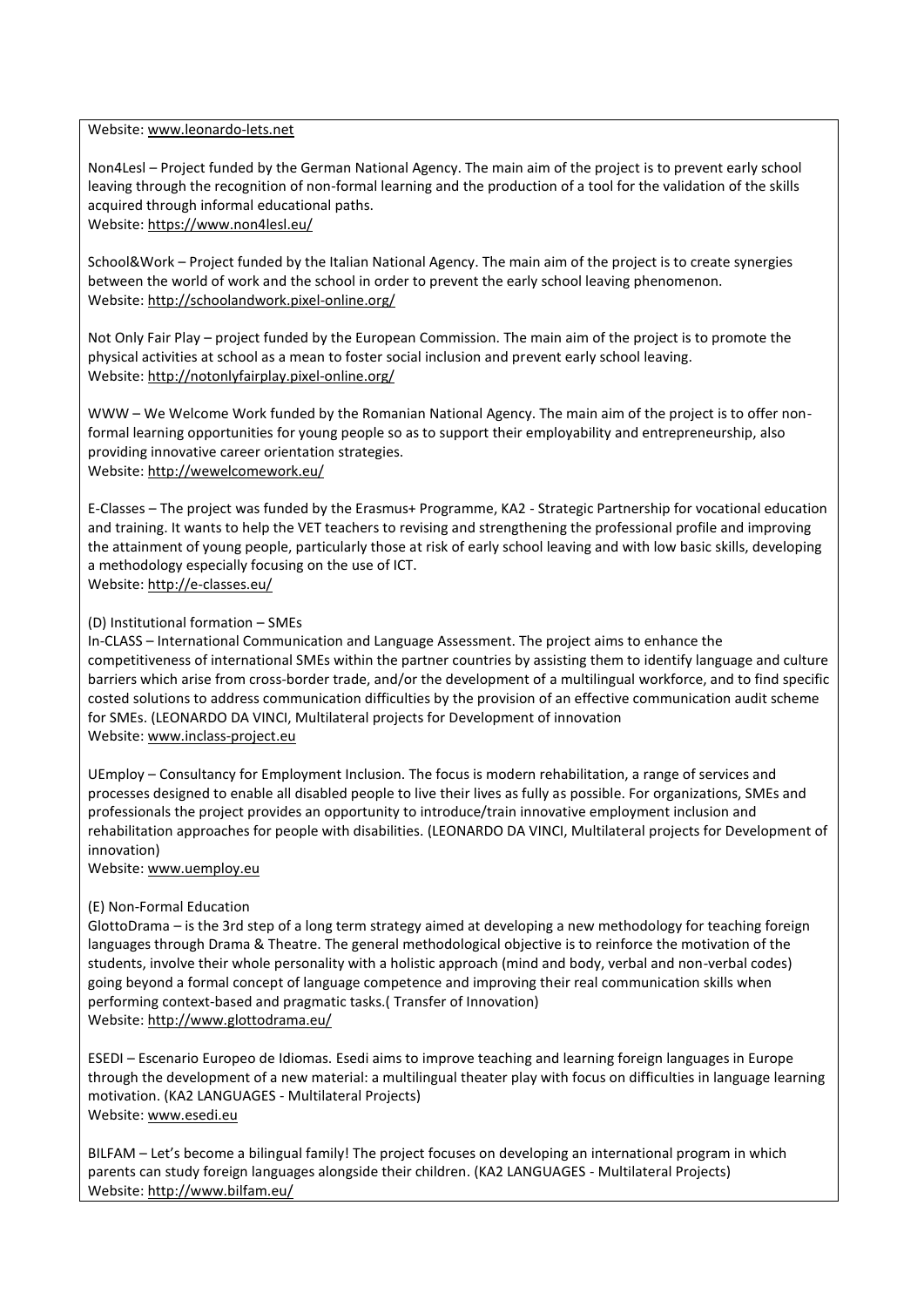Going Places – The Going places project aims to address both European and National priorities, which mainly support the development of the quality and attractiveness of VET systems, by addressing learners through enhancement of teacher/trainers' skills and competencies in both VET and IVET. (Leonardo Da Vinci Transfer of Innovation) Website: [http://www.going-places.eu](http://www.going-places.eu/) 

LIS – Languages & Integration through Singing. In order to encourage innovation in education and to facilitate the integration with a view to enhancing and improving communication and intercultural interaction and understanding, LIS project aims at producing, testing, optimising and evaluating teaching material for Italian, Russian and Romanian as foreign languages explicitly using songs, supported by audio-visual materials, multimedia and electronic communication. (Leonardo Da Vinci – Grundvig) Website: [www.languagesbysongs.eu](http://www.languagesbysongs.eu/) 

## (F) Promoting quality in the development of European projects

NELLIP – Network of European Language Labelled Initiatives and Projects. The NELLIP project has the aim to promote quality in language learning through the application of the quality criteria used to award the European Language Label. (Key Activities 2 Languages – Multilateral Networks) Website:<http://nellip.pixelonline.org/info>

(G) Interculturality

ART – Art as the identity of a country and as a universal pattern which all European countries can share. The emphasis of this project is on art as an expression of man's creative ability, not only regarding the main types of art such as painting, sculpture and architecture, but also as craftsmanship; the transformation of materials into final products which originally grew out of a necessity to create everyday items and then developed into the production of high quality articles thanks to man's individual skills. (Life Long Learning Programme – Grundtvig Partnership) Website:

## (H) European Projects in the field of Science

GOERUDIO – European Life Long Learning Programme KA4 Subprogramme: project "Goerudio" funded by the European Commission (DG Education and Culture). The main aim of the project is provide science teachers and students with innovative teaching and learning methodologies for scientific subjects Website: [http://goerudio.pixel-online.org/.](http://goerudio.pixel-online.org/) 

E-learning from Nature – Project funded by the Italian National Agency. The main aim of the project is to promote a proactive students' approach to scientific subjects learning. Website:<http://enature.pixel-online.org/>

GoScience – The project was funded by the European Commission in the framework of the Erasmus+ Programme, KA2 - Strategic Partnership in the field of School Education. The aim of the GoScience European project is to promote students' creativity with the aim of making scientific knowledge better understandable and increase their functional literacy in STEM subjects.

Website:<http://www.goscience.eu/>

## (I) European Projects in the field of Veterinary

ZOE - Zoonoses Online Education funded by the Lithuanian National Agency. The project aims to create teaching resources in the field of veterinary medicine focusing in particular on the identification, monitoring and control of malaria.

Website:<http://zoeproject.eu/>

## **Experience and Expertise of the organization in the project's subject area**

For the efficient implementation of the project EuroEd brings the following competences:

- Experience in European projects (over 100 national and international educational projects since 1995);
- Experience in developing non-formal learning methodologies, instruments and activities, especially for learning languages;
- Experience in language teaching and language experts (Language Centre since 1992);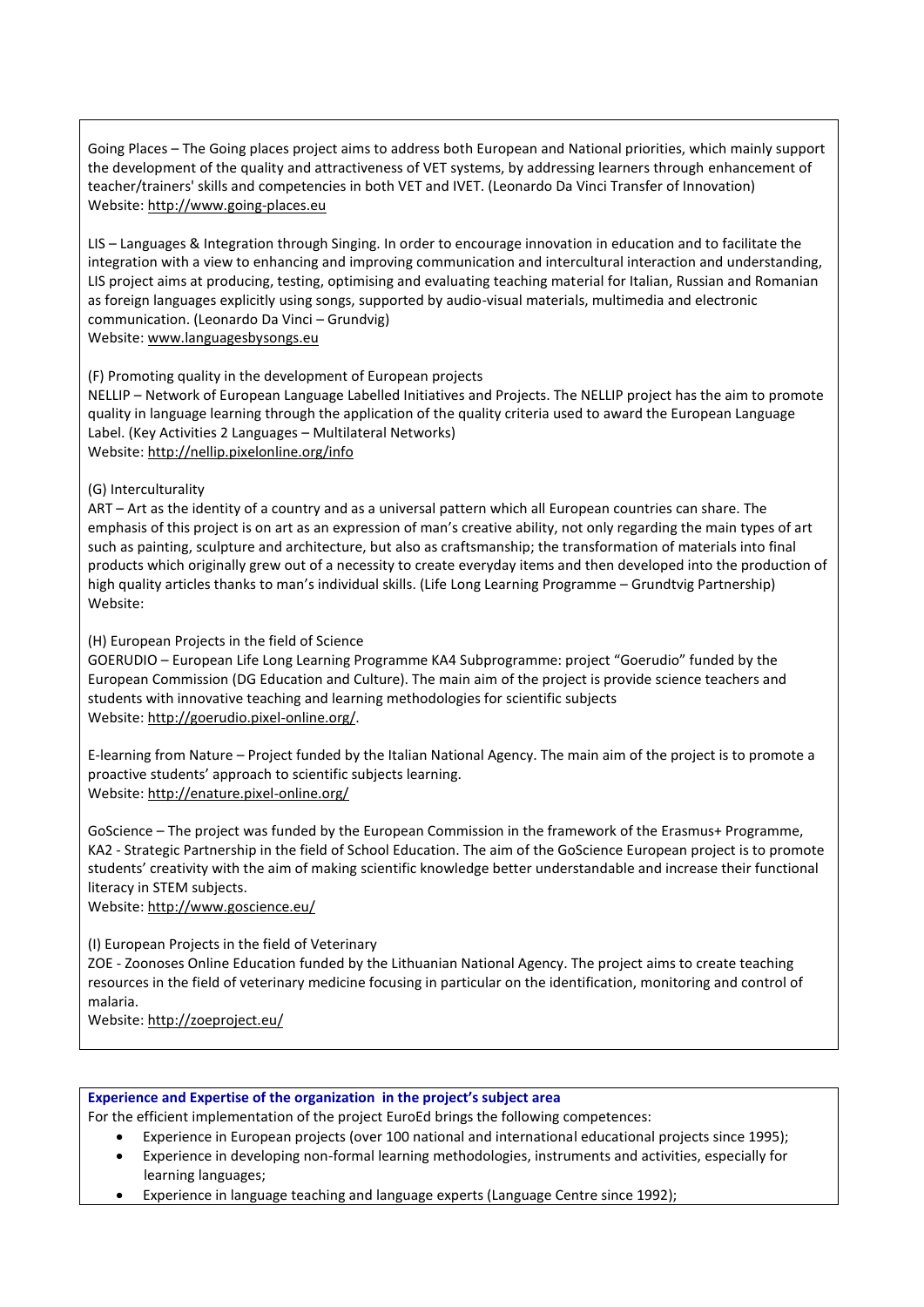- Experience in developing trainings through innovative and interactive methods;
- Experience in projects and partners in networks dealing with language learning (Elancenet European Resource and Language Centre Network, 90465-CP-1-2001-1-RO-LINGUA-L1; founder member of QUEST (The Romanian Association for Quality Language Services), which is an associate member of EAQUALS (the European Association for Quality Language Services);
- Nine European Language Label Awards received for the qualitative language learning projects developed;
- Partner in the NELLIP Network of European Language Labelled Initiatives and Projects, 519129-LLP-1-2011- 1-IT-KA2-KA2N;
- Specific expertise for projects on CLIL (CCN-CLIL Cascade Network- Content and Integrated Learning, 135377- 2007-FI-KA2-KA2NY);
- Experience in development of courses and educational resources for learning languages (LRE Language Rich Europe, 511780-LLP-1-2010-1-UK-KA2-KA2NW; ZoonosesOnlineEducation, 2016-1-RO01-KA203- 024732; Palliative Care MOOC, 2014-1-RO01-KA203-002940);
- Experience in development of language learning resources for specific purpose (LaProf: Language Learning for Professionals in ICT and Agriculture, 143436-LLP-1-2008-1-F1-KA2-KA2MP; ZoonosesOnlineEducation, 2016-1-RO01-KA203-024732; Palliative Care MOOC, 2014-1-RO01-KA203-002940);
- Experience in projects dealing with STEM and development of resources for science teachers (E-learning from Nature, 2015-1-IT02-KA201-015133; GoScience - creativity and enhanced comprehension in science teaching and learning, 2017-1-BG01-KA201-036209);
- Experience in developing networks of languages specialists and facilitation of their access to innovative language teaching resources (Elancenet - European Resource And Language Centre Network, 90465-CP-1- 2001-1-RO-LINGUA-L1; Lingu@net World Wide, 504830-LLP-1-2009-1-ES-KA2-KA2MP; APLANET - Autonomous 'Personal Learning Networks' for Language Teachers, 511460-LLP-1-2010-1-TR-KA2-KA2MP;
- Experience in creating videos based on real life situations, testimonials, interviews;
- Experience in promoting the use of the ICT in educational process;
- Experiences in facilitating the promotion of the project and methodology at national and international level;
- Experience in activities and programmes to support the cooperation between education level and business/world of work;
- Experience in activities to promote anti-racism, equality, anti-sectarianism and human rights and to develop leadership and entrepreneurial skills to young people.

#### **Contributions that can be provided to the project**

One of the most important goals that Fundatia EuroEd aims at when engaging in new projects is to develop both tangible and intangible quality deliverables from which could benefit a multitude of personae. Accordingly, the deliverables of the developed projects are piloted, streamlined and adapted in accordance to the needs of use of the various beneficiaries within and outside the several departments of the institution. In other words, Fundatia EuroEd aims at satisfying both internal and external needs through this approach; this continual strategy of development which always relies on innovation and consolidation makes Fundatia EuroEd be a promoter of pioneering practices through the services it delivers. Consequently, we also promote and disseminate practices acquired within this project through our wide-ranging network of partners.

#### **Reasons of involvement in the project**

Fundatia EuroEd has been involved in projects which stimulated the CLIL approach (Medlang, ZOE) or included CLIL elements (Allo Tolerance, E-nature, Eclasses, Mystory). In addition, some of the language courses we deliver use the CLIL method (training specialists in a scientific field to improve their language level). Moreover, since 2004 our school has included CLIL optional school subjects at parents' request (Geography, Biology, History, Sciences in English).

Most of our projects have CLIL elements, which are more or less explicit: for instance, the Medlang and ZOE projects addressing students of medicine or veterinary students created both scientific and linguistic MOOCs on two important issues: palliative care and zoonoses. These online tools help students not only develop their medical competences, but also improve their communication skills with their peers, doctors or patients. The contents of these linguistic courses definitely follow the CLIL approach. Some other projects rely on creating resources and materials which have to be communicated and negotiated within the projects' newly created community or disseminated during seminars and conferences (projects such as Allo Tolerance, E-nature, Eclasses, Mystory). The implementation of these previously mentioned projects is also based on the CLIL approach.

Fundatia EuroEd has always been involved in supporting the evolutionary path of schools and considers that future